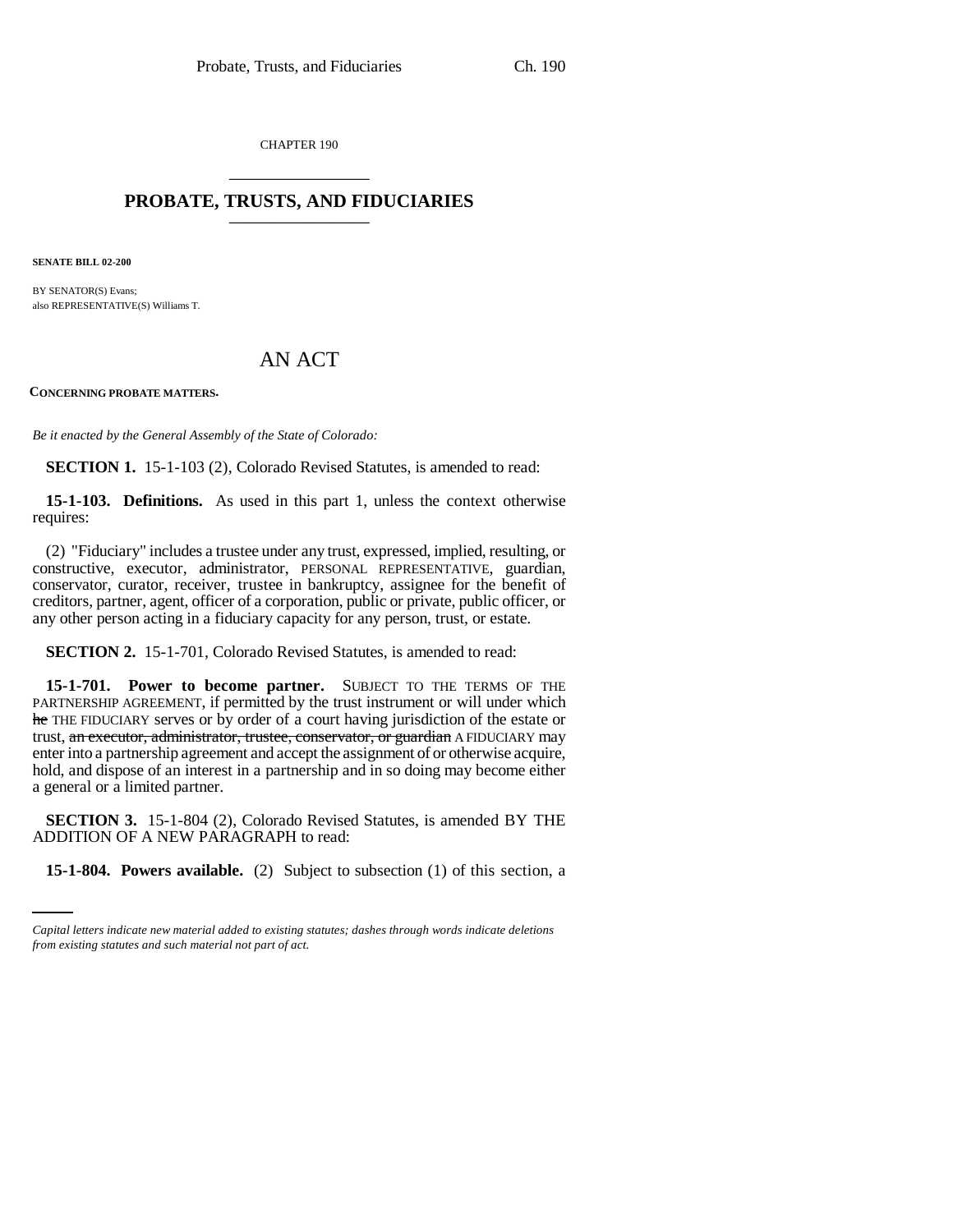fiduciary has the power:

(ii) SUBJECT TO THE TERMS OF THE DOCUMENTS CONTROLLING THE ENTITY CONCERNED, TO RETAIN OR ACQUIRE INTERESTS IN ANY ENTITY IN WHICH THE FIDUCIARY DOES NOT HAVE GENERAL LIABILITY, REGARDLESS OF FORM, INCLUDING BUT NOT LIMITED TO ANY PARTNERSHIP, CORPORATION, LIMITED LIABILITY COMPANY, AND JOINT VENTURE, AND TO BECOME A SHAREHOLDER, PARTNER, MEMBER, OR JOINT VENTURER.

**SECTION 4.** 15-10-401, Colorado Revised Statutes, is amended to read:

**15-10-401. Notice - method and time of giving.** (1) If notice of a hearing on any petition is required, and except for specific notice requirements as otherwise provided, the petitioner shall cause notice of the time and place of hearing  $\Theta$  ON any petition to be given to any interested person or his TO THE INTERESTED PERSON'S attorney if he has appeared by attorney or requested that notice be sent to his attorney OF RECORD OR THE INTERESTED PERSON'S DESIGNEE. Notice shall be given:

(a) By mailing a copy thereof at least ten days before the time set for the hearing by certified, registered, or ordinary first-class mail addressed to the person being notified at the post-office address given in his ANY demand for notice, if any, or at his THE PERSON'S office or place of residence, if known; or

(b) By delivering a copy thereof to the person being notified personally at least ten days before the time set for the hearing; or

(c) If the address or identity of any person is not known and cannot be ascertained with reasonable diligence, by publishing once a week for three consecutive weeks, a copy thereof in a newspaper having general circulation published in the county where the hearing is to be held, the last publication of which is to be at least ten days before the time set for the hearing. In case there is no newspaper of general circulation published in the county of appointment, said publication shall be made in such a newspaper in an adjoining county. A MOTION FOR COURT PERMISSION TO PUBLISH THE NOTICE OF ANY HEARING SHALL NOT BE REQUIRED UNLESS OTHERWISE DIRECTED BY THE COURT.

(2) The court for good cause shown may provide for a different method or time of giving notice for any hearing.

(3) Proof of the giving of notice shall be made on or before the hearing and filed in the proceeding. IF NOTICE IS GIVEN BY PUBLICATION, AT THE TIME THE PARTY WHO ISSUED THE NOTICE BY PUBLICATION FILES PROOF OF PUBLICATION, THAT PARTY SHALL ALSO FILE AN AFFIDAVIT VERIFIED BY THE OATH OF SUCH PARTY OR BY SOMEONE ON HIS OR HER BEHALF STATING THE FACTS THAT WARRANTED THE USE OF PUBLICATION FOR SERVICE OF THE NOTICE OF THE HEARING AND STATING THE EFFORTS, IF ANY, THAT HAVE BEEN MADE TO OBTAIN PERSONAL SERVICE OR SERVICE BY MAIL. THE AFFIDAVIT SHALL ALSO STATE THE ADDRESS, OR LAST KNOWN ADDRESS, OF EACH PERSON SERVED BY PUBLICATION OR SHALL STATE THAT THE PERSON'S ADDRESS OR IDENTITY IS UNKNOWN AND CANNOT BE ASCERTAINED WITH REASONABLE DILIGENCE.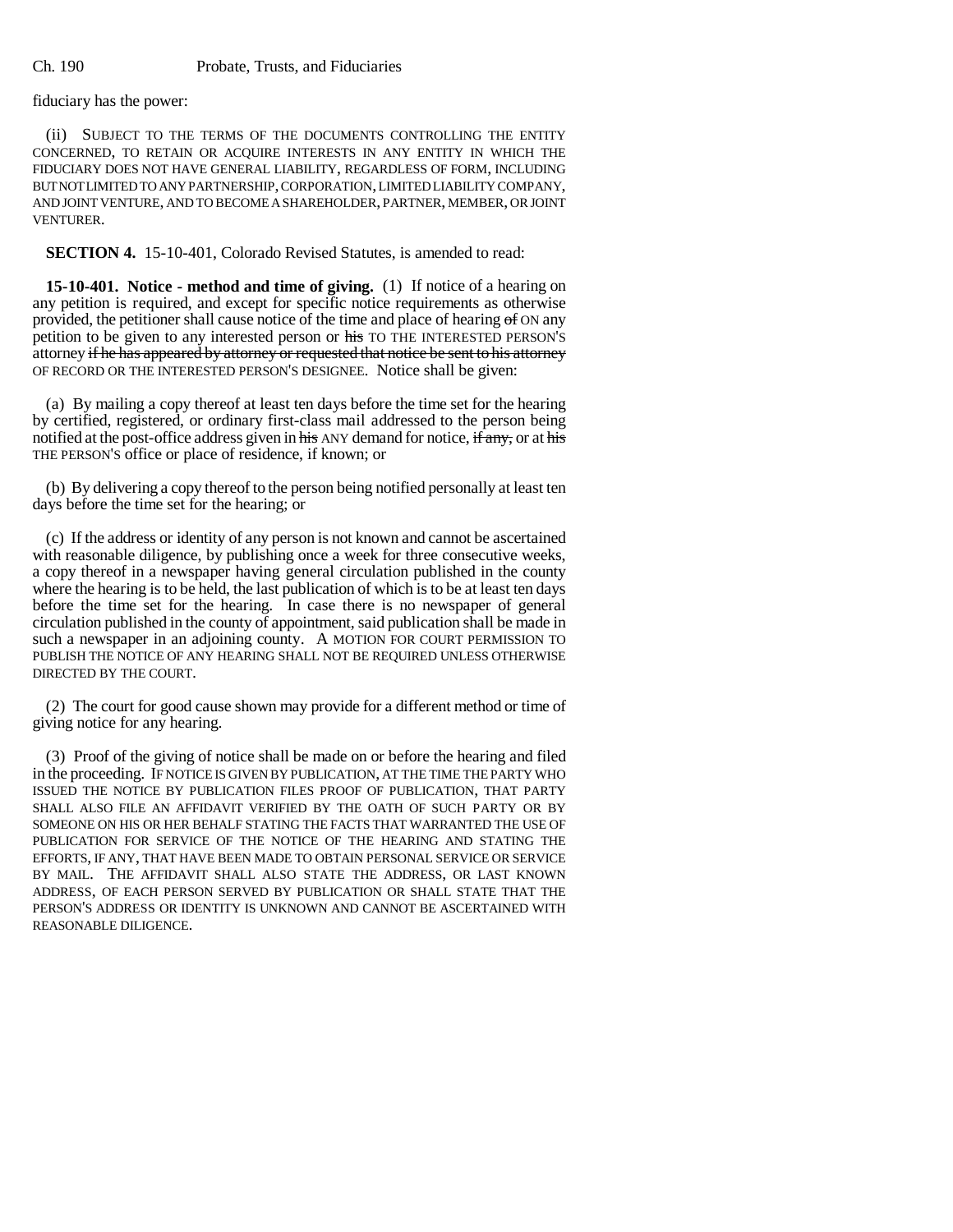(4) "Publication once a week for three consecutive weeks" means publication once during each week of three consecutive calendar weeks with at least twelve days elapsing between the first and last publications.

**SECTION 5.** 15-11-403, Colorado Revised Statutes, is amended to read:

**15-11-403. Exempt property.** The decedent's surviving spouse is entitled to exempt property from the estate in the form of cash in the amount of or other property of the estate in the value of fifteen TWENTY-SIX thousand dollars in excess of any security interests therein. If there is no surviving spouse, the decedent's dependent children are entitled jointly to the same exempt property. Rights to exempt property have priority over all claims against the estate, except claims for the costs and expenses of administration, and reasonable funeral and burial, interment, or cremation expenses, which shall be paid in the priority and manner set forth in section 15-12-805. The right to exempt property shall abate as necessary to permit payment of the family allowance. These rights are in addition to any benefit or share passing to the surviving spouse or dependent children by the decedent's will, unless otherwise provided, by intestate succession, or by way of elective-share.

**SECTION 6.** 15-11-405 (1), Colorado Revised Statutes, is amended to read:

**15-11-405. Source, determination, and documentation.** (1) If the estate is otherwise sufficient, property specifically devised or disposed of by memorandum under section 15-11-513 to any person other than a person entitled to exempt property may not be used to satisfy rights to exempt property. Subject to this restriction, the surviving spouse, the guardians of minor children, or dependent children who are adults may select property of the estate as their exempt property. The personal representative may make these selections if the surviving spouse, the dependent children, or the guardians of the minor children are unable or fail to do so within a reasonable time or there is no guardian of a minor child. The personal representative may execute an instrument or deed of distribution to establish the ownership of property taken as exempt property allowance. The personal representative may determine the family allowance in a lump sum not exceeding twelve TWENTY-FOUR thousand dollars or periodic installments not exceeding one TWO thousand dollars per month for one year and may disburse funds of the estate in payment of the family allowance. The personal representative or an interested person aggrieved by any selection, determination, payment, proposed payment, or failure to act under this section may petition the court for appropriate relief, which may provide a family allowance other than that which the personal representative determined or could have determined.

**SECTION 7.** 15-12-1201 (1) (a), Colorado Revised Statutes, is amended to read:

**15-12-1201. Collection of personal property by affidavit.** (1) At any time ten or more days after the date of death of a decedent, any person indebted to the decedent or having possession of tangible personal property or an instrument evidencing a debt, obligation, stock, chose in action, or stock brand belonging to the decedent shall make payment of the indebtedness or deliver the tangible personal property or an instrument evidencing a debt, obligation, stock, chose in action, or stock brand to a person claiming to be the successor of the decedent upon being presented an affidavit made by or on behalf of the successor stating that: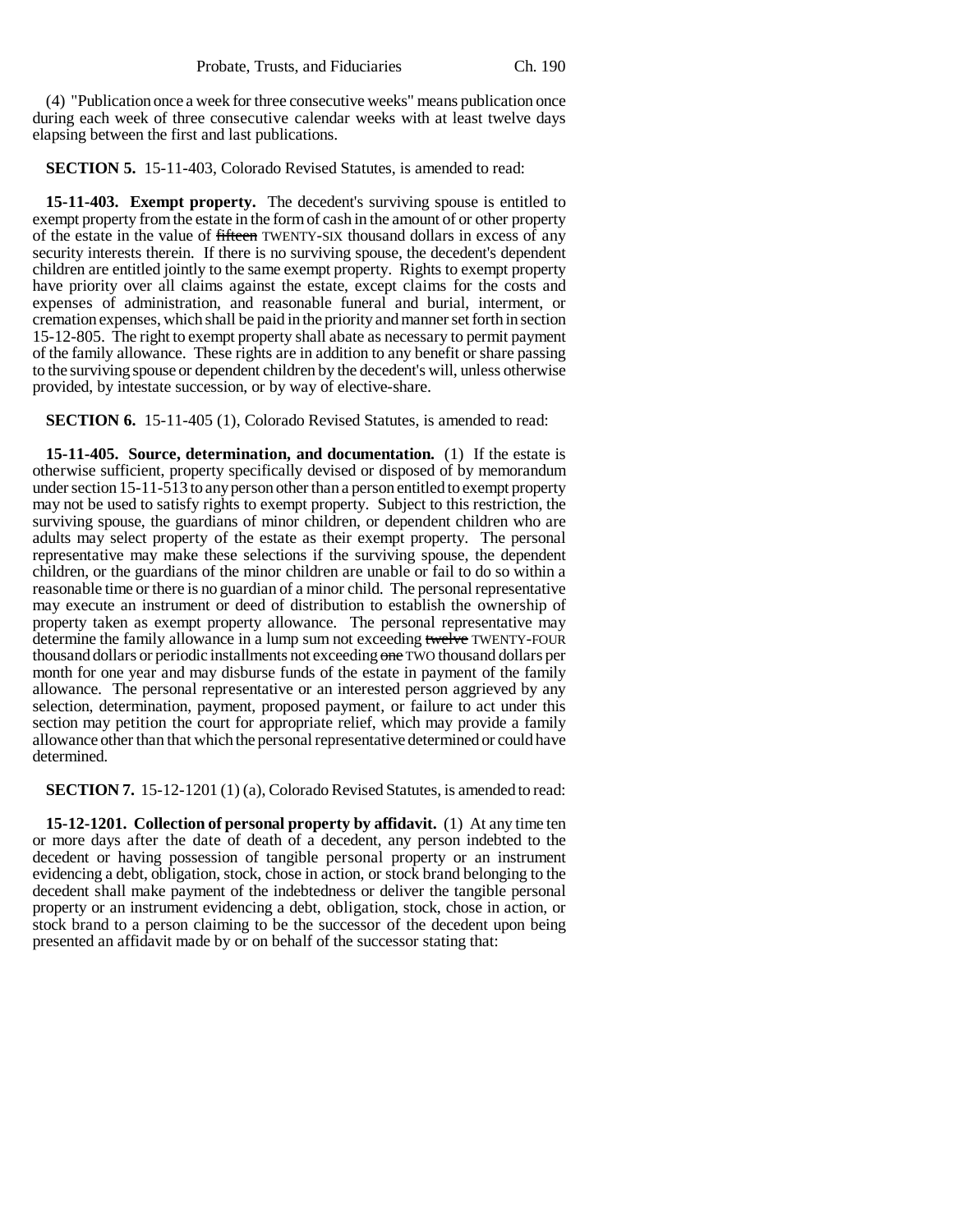## Ch. 190 Probate, Trusts, and Fiduciaries

(a) The fair market value of property owned by the decedent and subject to disposition by will or intestate succession at the time of his OR HER death, wherever that property is located, less liens and encumbrances, does not exceed twenty-seven FIFTY thousand dollars;

**SECTION 8.** 15-11-805, Colorado Revised Statutes, is amended to read:

**15-11-805. Ownership of personal property between spouses.** (1) For purposes of this article, tangible personal property in the joint possession or control of the decedent and his or her surviving spouse at the time of the decedent's death is presumed to be owned by the decedent and the decedent's spouse in joint tenancy with right of survivorship if ownership is not otherwise evidenced by a certificate of title, bill of sale, or other writing. This presumption shall not apply to:

(a) Property acquired by either spouse before the marriage;

(b) Property acquired by either spouse by gift or inheritance during the marriage;

(c) Property used by the decedent spouse in a trade or business in which the surviving spouse has no interest; OR

(d) Property held for another. or

(e) Property devised in a memorandum for the disposition of tangible personal property.

(2) The presumption created in this section may be overcome by a preponderance of the evidence demonstrating that ownership was held other than in joint tenancy with right of survivorship.

**SECTION 9.** 15-12-805 (1), Colorado Revised Statutes, is amended to read:

**15-12-805. Classification of claims.** (1) If the applicable assets of the estate are insufficient to pay all claims in full, the personal representative shall make payment in the following order THE ALLOWED CLAIMS AGAINST THE ESTATE OF A DECEDENT SHALL BE PAID BY THE PERSONAL REPRESENTATIVE IN THE FOLLOWING ORDER:

(a) Property held by or in the possession of the deceased person as fiduciary or trustee OF A TRUST, WHICH SHALL INCLUDE A RESULTING TRUST, AS LONG AS THE REASONABLE EXPENSES OF ADMINISTERING SUCH PROPERTY AND OF INVESTIGATING AND DETERMINING SUCH CLAIM, AS PROVIDED BY SECTION 15-12-720, SHALL BE PAID FROM SUCH PROPERTY AS DETERMINED BY THE COURT;

(b) OTHER costs and expenses of administration;

(c) Reasonable funeral and burial, interment, or cremation expenses;

(d) Debts and taxes with preference under federal law;

(e) Reasonable and necessary medical and hospital expenses of the last illness of the decedent, including compensation of persons attending him OR HER;